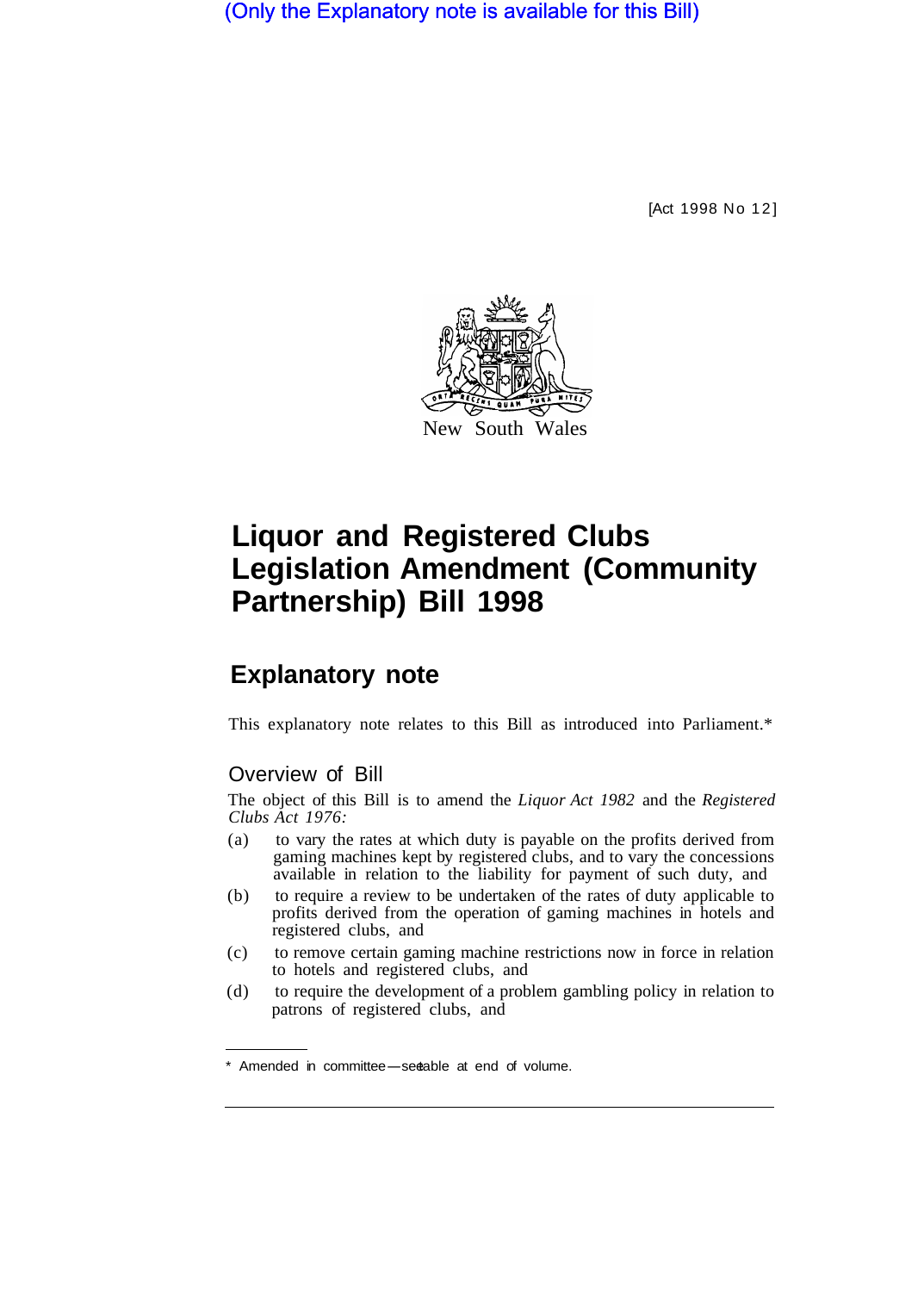Explanatory note

- (e) to create a licence known as an investment licence, the holder of which is authorised to sell or supply gaming machines to hotels and to share in the profits from the operations of such machines, and to confer entitlement on the Totalizator Agency Board or its corporate successor in title to hold such a licence, and
- (f) to permit minors to pass through a poker machine area or poker machine areas of a registered club in certain limited circumstances, and
- (g) to make other amendments of an administrative or minor character.

### Outline of provisions

**Clause 1** sets out the name (also called the short title) of the proposed Act.

**Clause 2** provides for the commencement of the proposed Act on a day or days to be appointed by proclamation.

**Clause 3** is a formal provision giving effect to the amendments to the *Liquor Act 1982* set out in Schedules 1 and 2.

**Clause 4** is a formal provision giving effect to the amendments to the *Registered Clubs Act 1976* set out in Schedule 3.

#### **Schedule 1 Amendment of Liquor Act 1982**

**Schedule 1 [l]** amends section 86K of the Act, which prescribes the rate sf duty on profits from approved gaming devices in hotels, to provide that the rates of duty currently prescribed are not to be varied until a review of those rates is carried out by the Treasurer and the Minister for Gaming and Racing in conjunction with the hotel industry. The review is to be concluded by 31 January 2001.

**Schedule 1 [2]** amends section 86KB of the Act to remove any doubt that the Liquor Administration Board has a duty (rather than a discretion) to investigate whether an adjustment as to duty payable in respect of profits derived from approved gaming devices should be made.

**Schedule 1 [3]** amends section 155B of the Act to provide that the functions of the Board in relation to specifying technical standards for approved gaming devices, linked gaming systems or equipment used in the connection of approved gaming devices to an authorised centralised monitoring system cannot be delegated under that section.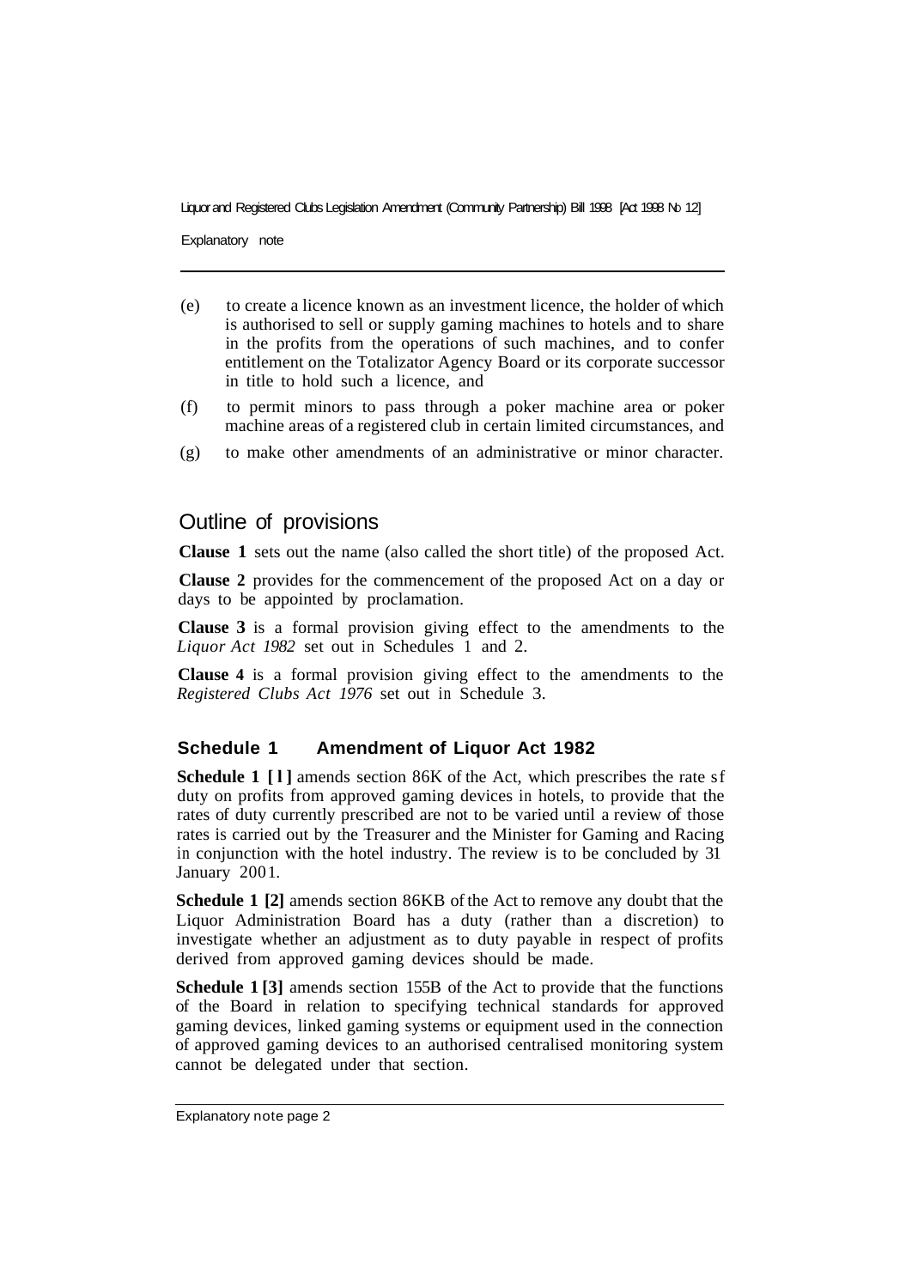Explanatory note

**Schedule 1[4]** amends section 158 of the Act so as to protect from liability a person who furnishes information to the Liquor Administration Board in relation to the performance of an approved amusement device (a machine that features the video draw poker game) that results in the Board's revocation of its status as an approved amusement device.

**Schedule 1 [5]** makes a minor amendment to section 161 of the Act so as to require a fee currently payable to the Principal Registrar or another registrar to be paid in accordance with the regulations. The fee is payable when authorisation to acquire and keep an approved amusement device is given by a delegate of the Liquor Administration Board. By virtue of section 182A of the Act, the new fee provisions will apply to approved amusement devices in registered clubs also.

**Schedule 1 [6]** makes an amendment consequential on the amendment contained in Schedule 2 [2].

**Schedule 1 [7]** amends section 165 of the Act to provide that the nature and terms on which prizes are awarded or offered in relation to the operation of approved amusement devices are to be determined in accordance with the regulations. (Currently such prizes are essentially restricted to money and liquor.)

**Schedule 1 [9]** repeals and replaces section 182C of the Act, which currently provides that the number of poker machines that may be kept in a hotel must not exceed the number of approved amusement devices that are kept there. The new section dispenses with this restriction and provides instead that, with due authorisation, 15 poker machines may be kept in a hotel, and up to a further 15 may be kept there if they are the subject of permits authorising their keeping.

**Schedule 1 [10]** amends section 197 of the Act to include provision for further offences in the nature of cheating or fraudulently obtaining prizes from approved amusement devices on hotel premises. By virtue of section 182A of the Act, these offence provisions will apply to approved amusement devices in registered clubs also.

**Schedule 1 [11]** amends Schedule 1 to the Act (Savings and transitional provisions) to enable the making by regulation of any necessary savings or transitional provisions as a consequence of the amendments made by the proposed Act. **Schedule 1 [8]** makes a consequential amendment.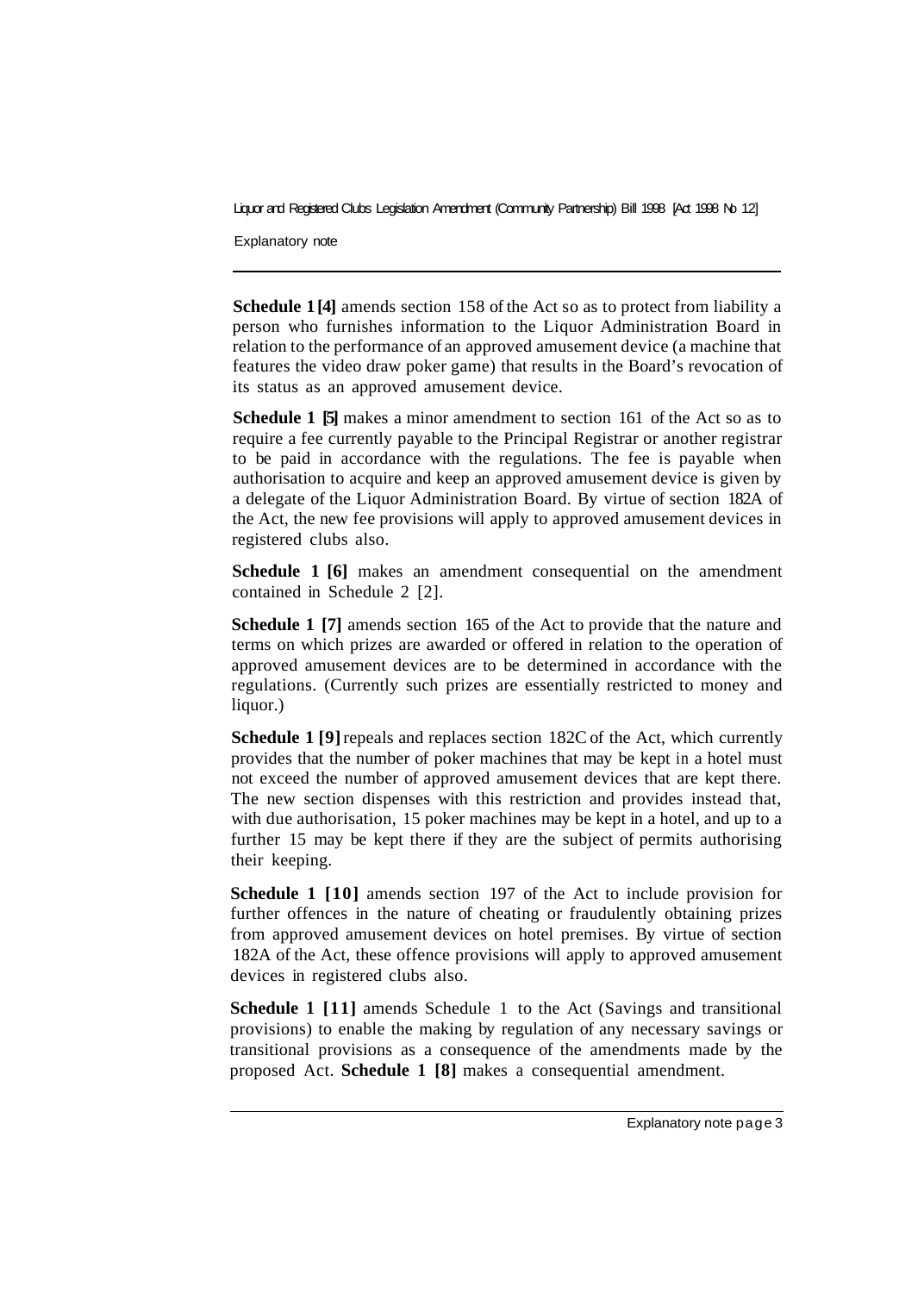Explanatory note

#### **Schedule 2 Amendment of Liquor Act 1982 in relation to investment licences**

The principal amendment is contained in **Schedule 2 [2],** which inserts a new Part 13 into the Act. The amendment made by **Schedule 2 [l]** is consequential.

The new Part 13 provides for a licence, to be known as an investment licence, which will authorise the sale or supply of approved gaming devices to hotels and authorise profit-sharing arrangements with respect to the proceeds sf the operation of the gaming devices (proposed section 218). Provisions of the Act such as section 163 (which would generally prevent sharing of receipts) or section 164 (5) (which would prevent the keeping by a hotelier of a machine owned by someone else), and the provisions of any other Act that would prevent the exercise by the licensee of the functions conferred by an investment licence, do not apply to the licensee (proposed section  $218(3)$ ), and regulations may exclude the operation of such provisions to hoteliers to the extent that they would frustrate the objects of the licence (proposed section 218 (4)).

Special provision is made for the issue of a licence to the TAB, granting it exclusive rights to an investment licence for a period of not less than 15 years determined by the Minister (proposed section 219). The TAB may enter into a joint venture with the Australian Hotels Association (NSW) in relation to the conduct of business under the exclusive licence (proposed section 220).

The granting of the exclusive licence to the TAB is expressly excepted from the operation of the *Trade Practices Act 1974* of the Commonwealth (proposed section 221).

Proposed section 222 sets out the requirements relating to lodgment of an application for an investment licence and supporting documentation, but these requirements do not apply to the exclusive licence to which the TAB is entitled (proposed section 219 (5)). Proposed section 223 invests the Minister with a discretion to grant or refuse the licence. The term of an investment licence (other than the TAB licence) is also at the discretion of the Minister (proposed section 224). An investment licence is not transferable and cannot be dealt with as property (proposed section 225).

Proposed sections 226 and 227 provide that a licence is subject to conditions prescribed under the Act or imposed by the Minister and provide for the manner in which such conditions may be varied.

Proposed sections 228–236 deal with disciplinary and enforcement action that may be taken against defaulting licensees.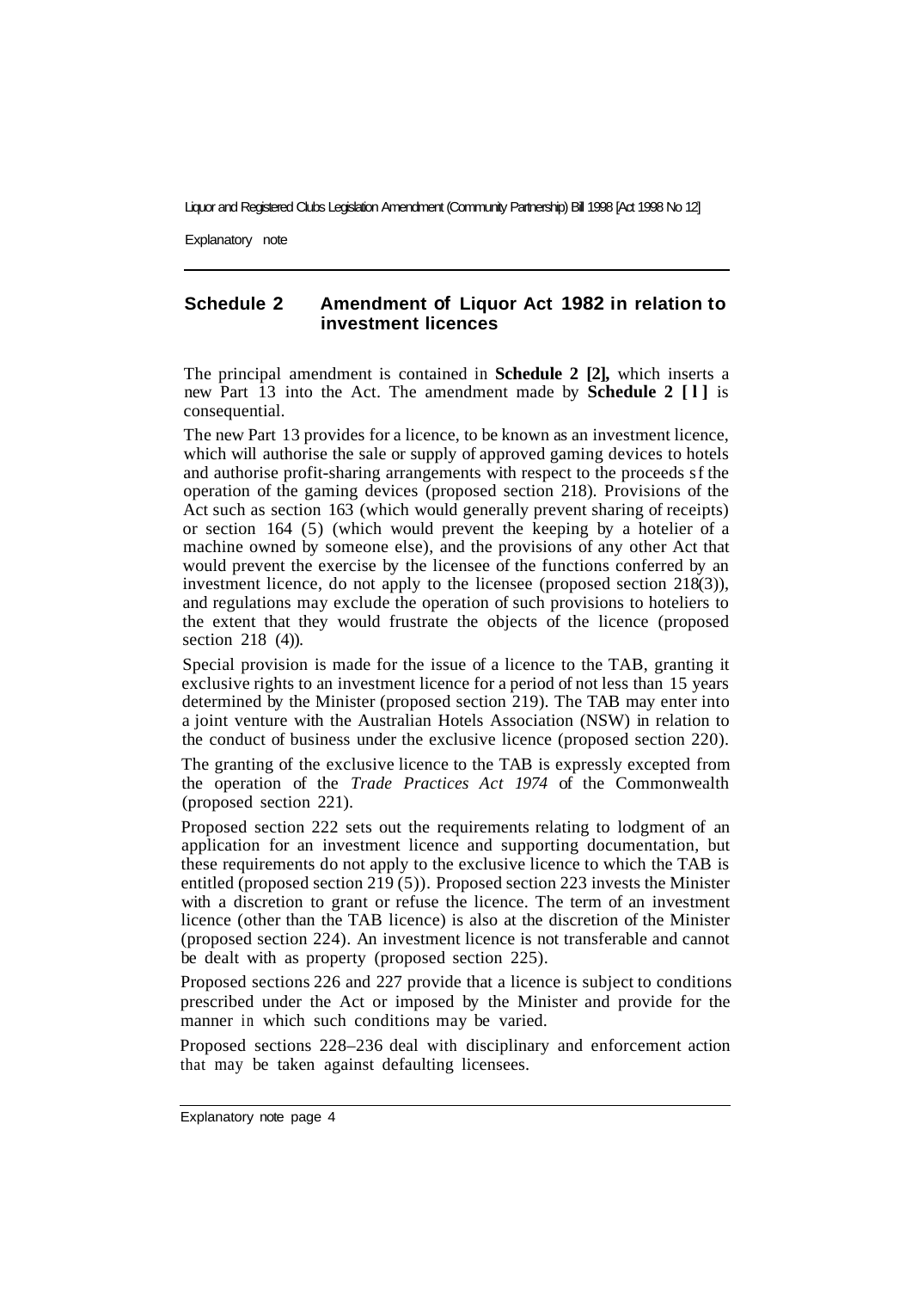Explanatory note

#### **Schedule 3 Amendment of Registered Clubs Act 1976**

**Schedule 3 [2]** inserts a new section 51A, which provides a defence in relation to a prosecution for allowing a minor to be in a poker machine area if it is proved that the minor was only passing through a poker machine area on his or her way to another area of the club and was at all material times in the company of a responsible adult.

**Schedule 3 [3]** amends section 73 of the Act to enable regulations to be made concerning recommended minimum levels of fees and other monetary benefits payable to members of the governing body of a registered club.

**Schedule 3 [4]** amends section 77B of the Act so as to protect from liability a person who furnishes information to the Liquor Administration Board in relation to the performance of a poker machine that results in the Board's revocation of its status as an approved poker machine.

**Schedule 3 [5]** amends section 78A to provide that a fee is payable, in accordance with the regulations, when an authorisation to acquire and keep an approved poker machine is given or varied by a delegate of the Liquor Administration Board. By virtue of section 88AA of the Act, the new fee provisions will apply to poker machines in hotels also.

**Schedule 3 [6]** amends section 80 of the Act as a consequence of the amendment contained in Schedule 3 [16].

**Schedule 3 [7]** amends section 83 of the Act to include provision for further offences in the nature of cheating or fraudulently obtaining prizes from poker machines on club premises. By virtue of section 88AA of the Act, these offence provisions will apply to poker machines in hotels also.

**Schedule 3 [8]** amends section 85 of the Act, which imposes a duty on profits derived from approved gaming devices kept by clubs, so as to provide that where a club operates on several premises, the profits from machines kept on each of those premises are taxable separately.

**Schedule 3 [9], [10]** and **[11]** repeal sections 87, 87AA, 87A, 87B, 87F and 87G of the Act, which deal with duty payable on profits from approved gaming devices, and replace them with new provisions, the effects of which are as follows:

(a) The new section 87 lowers the rate of duty on profits in excess of \$200,000 from 22.5% to 20% and lowers the duty rate on profits in excess of \$1,000,000 from 30% to 26.25%. The new section also provides that, for a club that makes profits in excess of \$1,000,000, a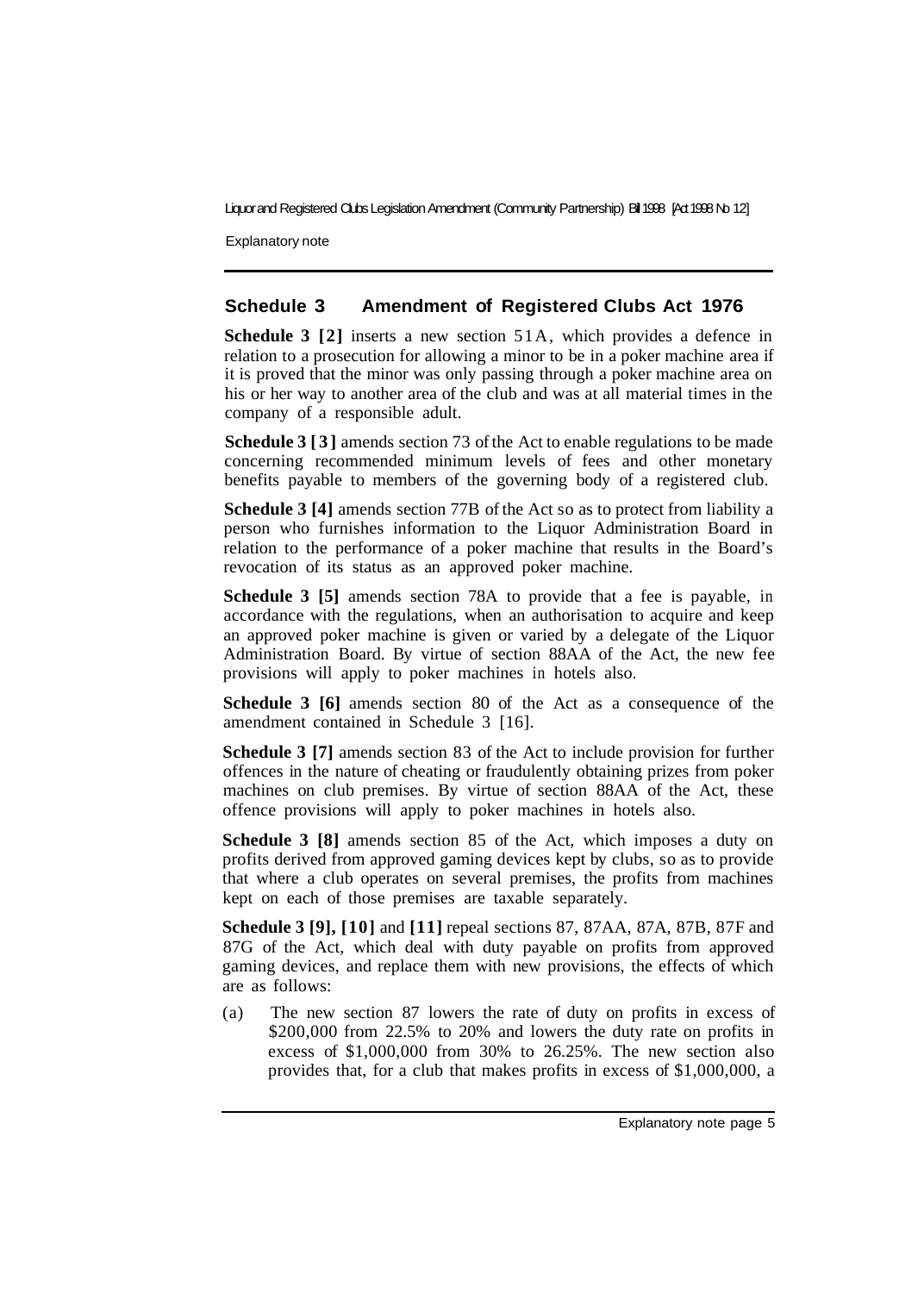Explanatorynote

reduction in the duty payable on those profits will be allowed, in an amount equal to the club's expenditure on community support, up to a maximum concession of 1.5% of those profits. This concession replaces the existing duty refund provisions with regard to welfare expenditure currently contained in section 87F of the Act.

- The distinction that has been drawn in the Act for duty purposes between ordinary and "multi-terminal" gaming machines is abolished by the repeal of section 87AA. The profits derived from multi-terminal machines will now be brought to duty at the new rates prescribed for other machines, instead of at the current uniform rate of 30%. (b)
- The new rates of duty for gaming machines are not to be varied until the conclusion of a review of duty rates carried out, at the direction of the Treasurer and the Minister for Gaming and Racing, in conjunction with the Registered Clubs Association of New South Wales. That review will not be concluded before 31 January 2001, on condition that a problem gambling policy is implemented by the Association by 31 May 1998 (See new section 87AA). (c)
- The new section 87A varies the current quarterly duty instalment provisions to take account of the new rates of duty payable over a 12-month duty period. The prescribed instalment rates presume that a club whose quarterly profits indicate a likely revenue in excess of \$1,000,000 for the 12-month duty period will apply its profits to community support in such a way as to maximise the available concession under section 87 (that is, the instalment rate payable on profits in the top margin is 1.5 percentage points less than the rate that may ultimately be chargeable). (d)
- The new section 87B makes provision for duty adjustments in a manner similar to the current provisions of the *Liquor Act 1982.* Under those provisions, an adjustment is made only on application made by the taxpayer concerned. (e)

**Schedule 3 [l]** and **[12]** make consequential amendments.

**Schedule 3 [13]** repeals section 88AC of the Act, which currently provides for limitation, by way of a condition of the club's registration, of the number of approved amusement devices that may be placed on club premises.

**Schedule 3 [14]** amends section 133A of the Act to provide that the functions of the Board in relation to specifying technical standards for approved gaming devices, linked gaming systems or equipment used in the connection of approved gaming devices to an authorised central monitoring system cannot be delegated under that section.

Explanatory note page 6